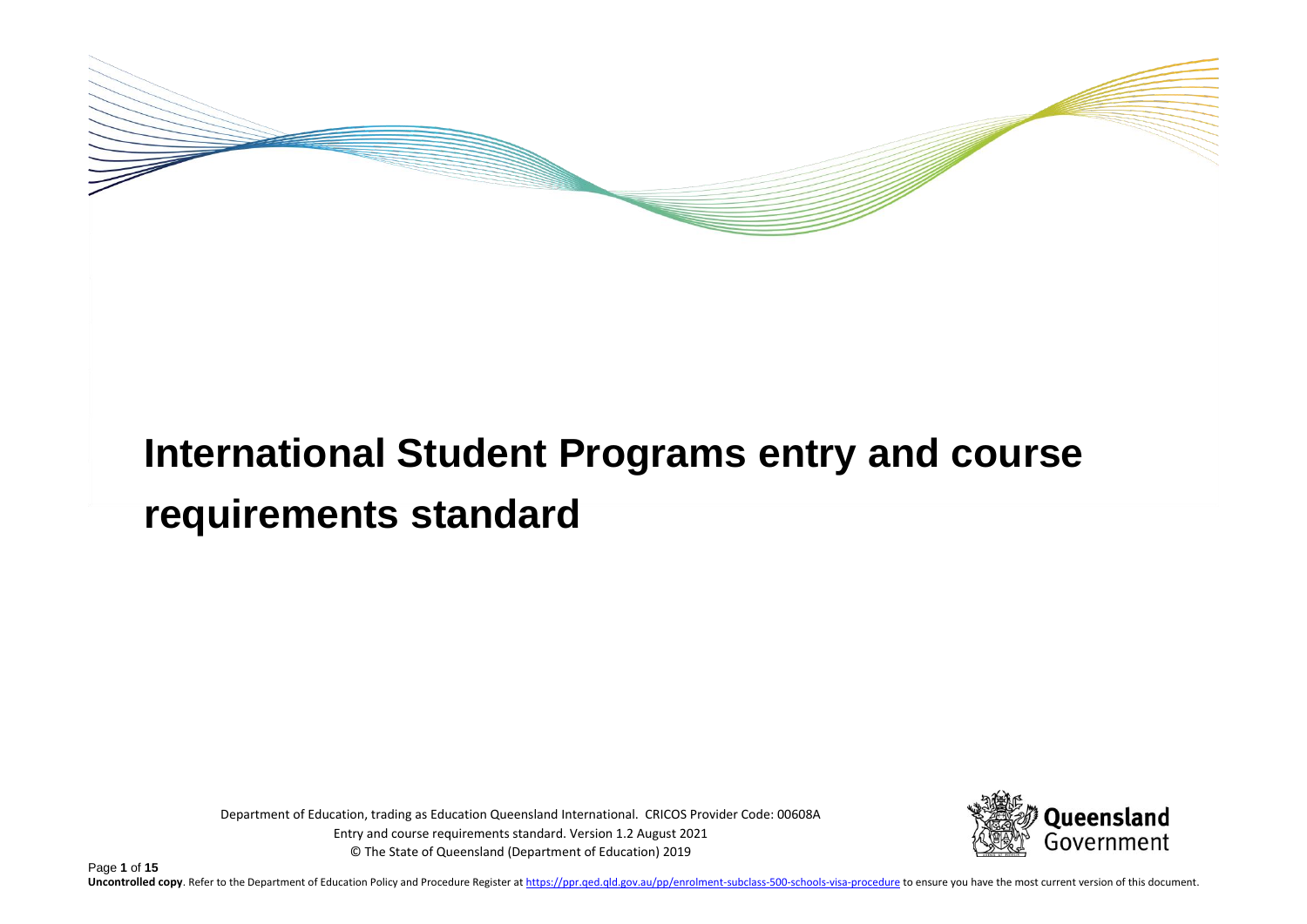| <b>CRICOS</b><br>course<br>code | <b>Course name</b>                         | Program                                    | <b>Entry</b>                                                                                                                                                                       | <b>Entry requirements</b>                                                                                                                                                                                                                                                                                                                                                                                                                                                                                                                                                                                                                                                                               | <b>Satisfactory course progress</b>                                                                                                                                                                                                                                                                                                                                                                                                                                                                                                                                                                                                                                                                                                                                                                                                                                                                                                                                                                                                                                                                                                                                                                                                                                                      |  |
|---------------------------------|--------------------------------------------|--------------------------------------------|------------------------------------------------------------------------------------------------------------------------------------------------------------------------------------|---------------------------------------------------------------------------------------------------------------------------------------------------------------------------------------------------------------------------------------------------------------------------------------------------------------------------------------------------------------------------------------------------------------------------------------------------------------------------------------------------------------------------------------------------------------------------------------------------------------------------------------------------------------------------------------------------------|------------------------------------------------------------------------------------------------------------------------------------------------------------------------------------------------------------------------------------------------------------------------------------------------------------------------------------------------------------------------------------------------------------------------------------------------------------------------------------------------------------------------------------------------------------------------------------------------------------------------------------------------------------------------------------------------------------------------------------------------------------------------------------------------------------------------------------------------------------------------------------------------------------------------------------------------------------------------------------------------------------------------------------------------------------------------------------------------------------------------------------------------------------------------------------------------------------------------------------------------------------------------------------------|--|
| 082519A                         | <b>Primary School</b><br>(Years Prep-6)    | <b>Primary School</b><br>(Years Prep-6)    | Term 1<br>(January)<br>Term 2<br>(April)<br>Term <sub>3</sub><br>(July) or<br>Term 4*<br>(October)<br>*Overseas<br>students are<br>not eligible<br>to enter<br>Year 6 in<br>Term 4 | Preparatory year ('Prep'):<br>Children are eligible to attend full-time Prep from the<br>beginning of the school year in which they will reach five<br>years of age on or before 30 June.<br>There are no academic or English language proficiency<br>requirements.<br>Year 1:<br>Children are eligible to attend Year 1 from the beginning of<br>the school year in which they will be at least six years of age<br>on or before 30 June.<br>There are no academic or English language proficiency<br>requirements.<br>Years 2-6:<br>Applicants must demonstrate they passed all core subjects in<br>their previous two years of schooling.<br>There are no English language proficiency requirements. | Students in Prep-6 must demonstrate a minimum overall<br>achievement of:<br>A pass/C/satisfactory (or equivalent) in every subject<br>studied each Semester.<br>If the Overseas student's effort is at least "satisfactory",<br>despite not passing all subjects/areas studied, EQI may<br>consider the Overseas student to have achieved<br>"satisfactory" course progress*.<br>For Year 6, Overseas students must pass all subjects/areas<br>studied to attain exit levels required to progress to high<br>school. If the Overseas student's effort is at least<br>"satisfactory", despite not passing all subjects/areas<br>studied, EQI may consider the Overseas student to have<br>achieved "satisfactory" course progress*.<br>Where an Overseas student has failed to demonstrate<br>satisfactory course progress for two consecutive study<br>periods*, EQI must notify the National Education Services<br>for Overseas Students (ESOS) Agency via Provider<br>Registration and International Student Management<br>System (PRISMS) that the Overseas student has breached<br>a condition of their student visa.<br>*For the Primary School Program, a study period is a<br>Semester (or equivalent) as specified in the P-12<br>curriculum assessment and reporting framework. |  |
| 087993A                         | <b>High School</b><br>Preparation<br>(HSP) | <b>High School</b><br>Preparation<br>(HSP) | At the<br>beginning of<br>any school<br>term<br>(January,<br>April, July,<br>October)*<br>*Last entry<br>prior to<br>Senior<br>Secondary<br>Course is                              | Applicants must demonstrate they passed all core subjects in<br>their previous two years of schooling.<br>There are no English language proficiency requirements.                                                                                                                                                                                                                                                                                                                                                                                                                                                                                                                                       | A minimum achievement of the following:<br>Beginner to Elementary level - limited use of English<br>$\bullet$<br>and developing awareness of simple grammatical<br>structures<br>Elementary to Pre-Intermediate level - developing<br>$\bullet$<br>use of English within familiar contexts<br>Pre-Intermediate to Intermediate level - use a<br>number of English grammatical structures, including<br>some complex sentences and academic vocabulary<br>Intermediate to Upper Intermediate level - use a<br>variety of English grammatical structures, including                                                                                                                                                                                                                                                                                                                                                                                                                                                                                                                                                                                                                                                                                                                        |  |



Department of Education, trading as Education Queensland International. CRICOS Provider Code: 00608A

Entry and course requirements standard. Version 1.2 August 2021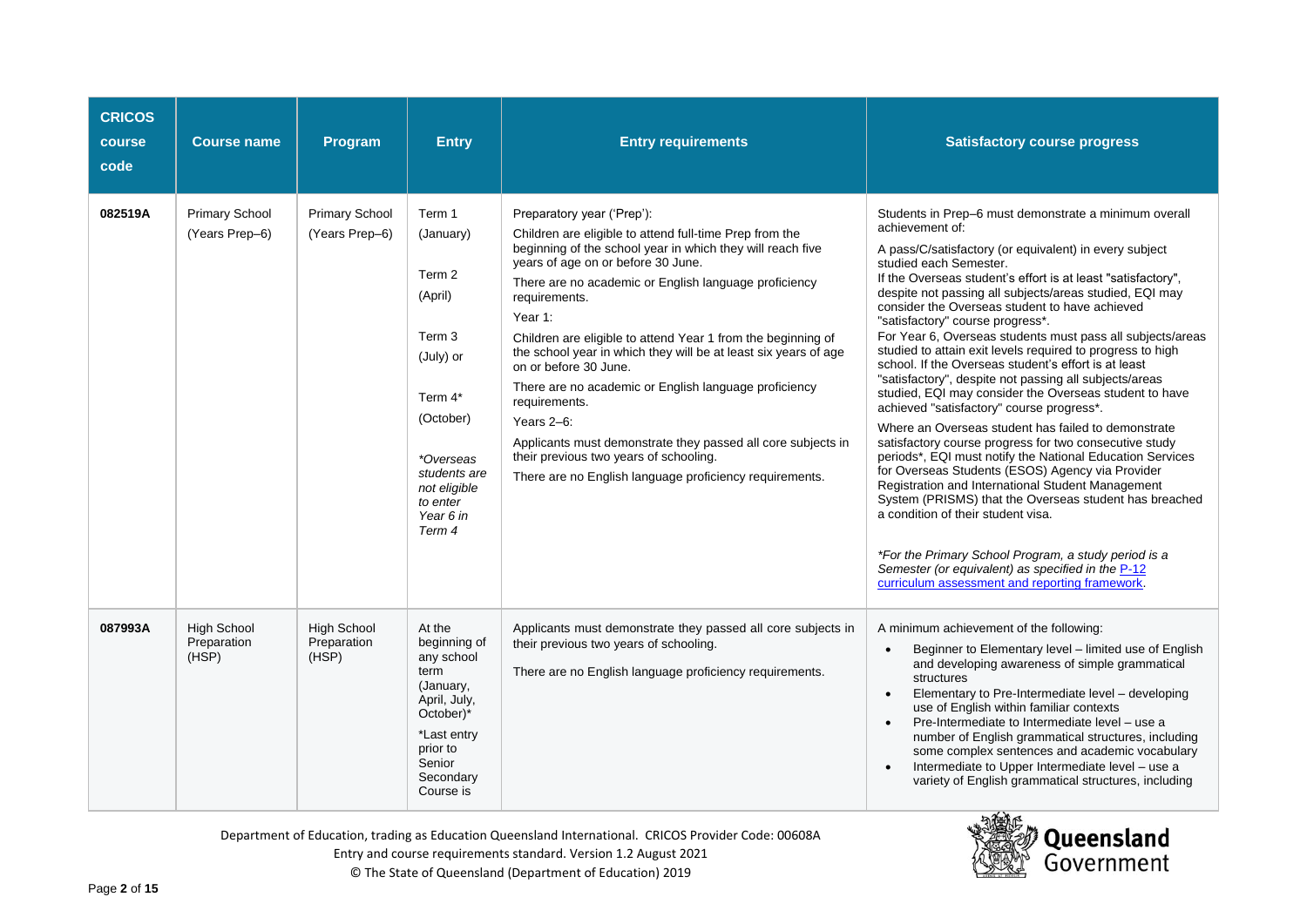|         |                                                                                                                                                                     |                                                   | Term <sub>3</sub><br>(July)                                                                            |                                                                                                                                                                                                                                                                                                                                                                                                                                                                                                                                                                                                                                                                                                                                                                                                                                                                                                                                                                                                                                                                                                                                                                                     | many complex sentences and appropriate academic<br>vocabulary.<br>To demonstrate readiness for mainstream studies,<br>Overseas students must participate in class activities,<br>complete assessment and attain the required exit level/s<br>(as above) for their mainstream course.<br>If an Overseas student does not demonstrate satisfactory<br>course progress after one study period, EQI may:<br>require the Overseas student to:<br>enrol in a lower year level, or<br>$\circ$<br>complete additional term/s of HSP, or<br>$\circ$<br>cancel the Overseas student's enrolment.<br>*For HSP, one study period is a Semester                                                                                                                                                                                                                                                                                                                                                                                                                                      |
|---------|---------------------------------------------------------------------------------------------------------------------------------------------------------------------|---------------------------------------------------|--------------------------------------------------------------------------------------------------------|-------------------------------------------------------------------------------------------------------------------------------------------------------------------------------------------------------------------------------------------------------------------------------------------------------------------------------------------------------------------------------------------------------------------------------------------------------------------------------------------------------------------------------------------------------------------------------------------------------------------------------------------------------------------------------------------------------------------------------------------------------------------------------------------------------------------------------------------------------------------------------------------------------------------------------------------------------------------------------------------------------------------------------------------------------------------------------------------------------------------------------------------------------------------------------------|-------------------------------------------------------------------------------------------------------------------------------------------------------------------------------------------------------------------------------------------------------------------------------------------------------------------------------------------------------------------------------------------------------------------------------------------------------------------------------------------------------------------------------------------------------------------------------------------------------------------------------------------------------------------------------------------------------------------------------------------------------------------------------------------------------------------------------------------------------------------------------------------------------------------------------------------------------------------------------------------------------------------------------------------------------------------------|
| 082520G | Junior High<br>School<br>(Years 7-10)<br>Includes study<br>abroad, regional<br>study abroad and<br>International<br>Baccalaureate<br>(IB) (middle years<br>program) | Junior High<br>School<br>(graduating<br>students) | At the<br>beginning of<br>any school<br>term in<br>Years 7-10<br>(January,<br>April, July,<br>October) | Applicants seeking entry into Junior High School (Graduate)<br>must demonstrate they passed all core subjects in their<br>previous two years of schooling, and have:<br>successfully completed HSP or an equivalent<br>preparation course, or<br>completed a valid and approved English language test,<br>achieving the score outlined in the table below, or<br>completed schooling taught in English for a minimum of<br>two years.<br>In limited circumstances, EQI may, in its discretion, allow an<br>applicant to demonstrate English language proficiency by<br>proof they have studied English as a subject for a minimum of<br>two years and achieved satisfactory results.<br>If an applicant demonstrates above satisfactory results and<br>English language equivalency for the year level, the applicant<br>may be progressed, by a maximum of two terms, to<br>accommodate difference in schooling systems and academic<br>calendars between countries.<br>Queensland Academies<br>The QA IB middle years program is delivered in English and<br>applicants must demonstrate a sufficient level of English to be<br>successful in the Generic Academic Entrance Test. | A minimum overall achievement of:<br>A pass/C/satisfactory (or equivalent) in every<br>subject studied each Semester.<br>If the Overseas student's effort is at least<br>"satisfactory", despite not passing all<br>subjects/areas studied, EQI may consider the<br>Overseas student to have achieved "satisfactory"<br>course progress*.<br>Where an Overseas student has failed to demonstrate<br>satisfactory course progress for two consecutive study<br>periods*, EQI must notify the National ESOS Agency via<br>PRISMS that the Overseas student has breached a<br>condition of their student visa.<br>If after arrival it becomes clear that an Overseas student<br>does not meet the academic and/or English language<br>requirements for their course, the Overseas student may be<br>required to undertake HSP prior to recommencing<br>mainstream high school.<br>*For the Junior High School (graduate) program, a study<br>period is defined as a Semester (or equivalent) as specified<br>in the P-12 curriculum assessment and reporting<br>framework. |

Department of Education, trading as Education Queensland International. CRICOS Provider Code: 00608A

Entry and course requirements standard. Version 1.2 August 2021

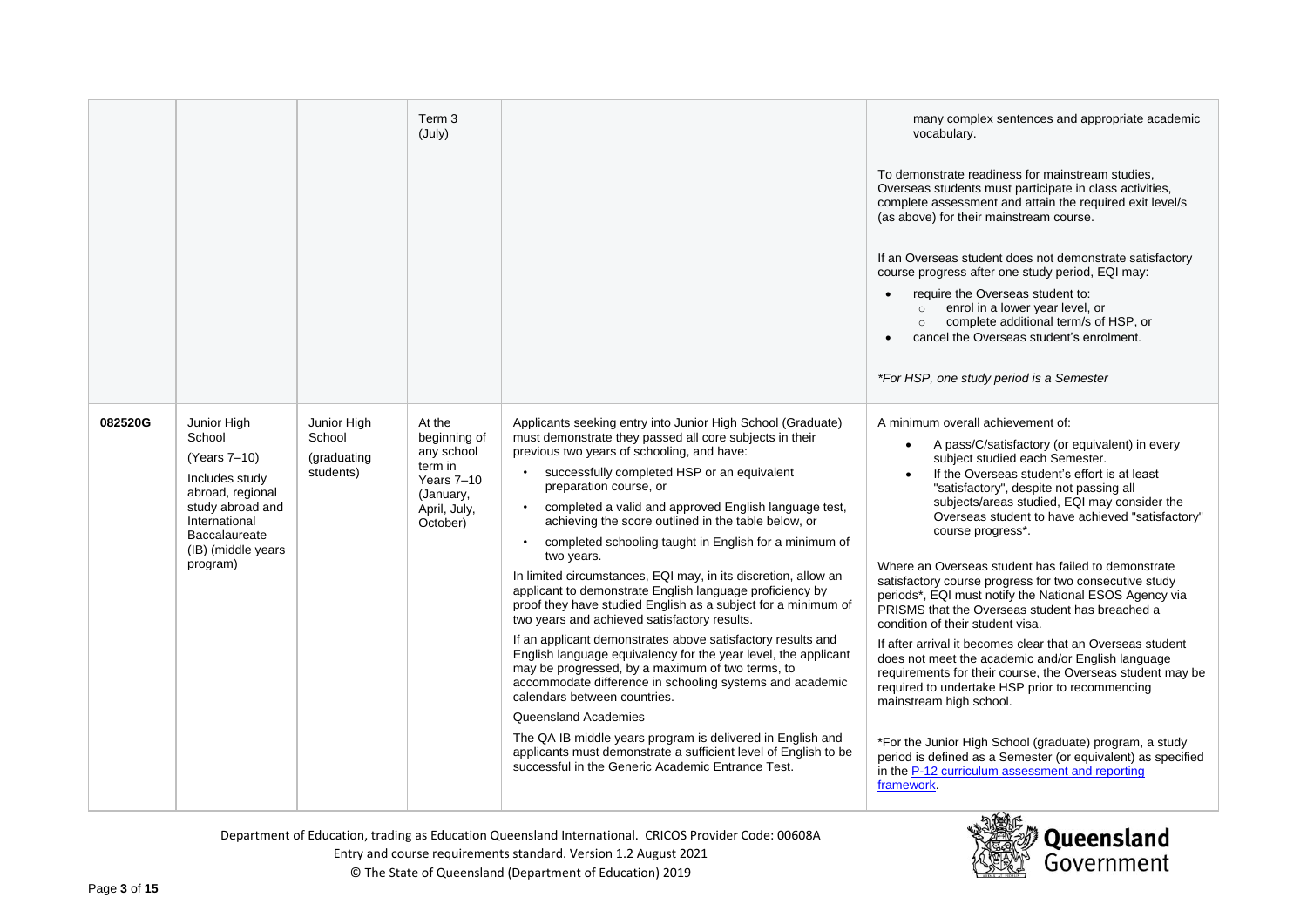|  | Applicants must demonstrate English language proficiency, at<br>the time of applying, by either:<br>submitting an approved English language test result of:<br>an Academic International English Language<br>$\mathbf{o}$<br>Testing System (IELTS) (overall) test score of 5.5,<br>or<br>at least a General IELTS (overall) test score of 6 (or<br>$\Omega$<br>equivalent) (see table below)<br>providing evidence of secondary studies taught in<br>English for a minimum of two years.<br>Applicants will need to sit the General Academic Entrance<br>Test.<br>All Queensland Academies applicants will be required to<br>attend an interview to present themselves and their<br>capabilities.<br>Refer to the Queensland Academies website for additional<br>information. |  |
|--|--------------------------------------------------------------------------------------------------------------------------------------------------------------------------------------------------------------------------------------------------------------------------------------------------------------------------------------------------------------------------------------------------------------------------------------------------------------------------------------------------------------------------------------------------------------------------------------------------------------------------------------------------------------------------------------------------------------------------------------------------------------------------------|--|
|--|--------------------------------------------------------------------------------------------------------------------------------------------------------------------------------------------------------------------------------------------------------------------------------------------------------------------------------------------------------------------------------------------------------------------------------------------------------------------------------------------------------------------------------------------------------------------------------------------------------------------------------------------------------------------------------------------------------------------------------------------------------------------------------|--|

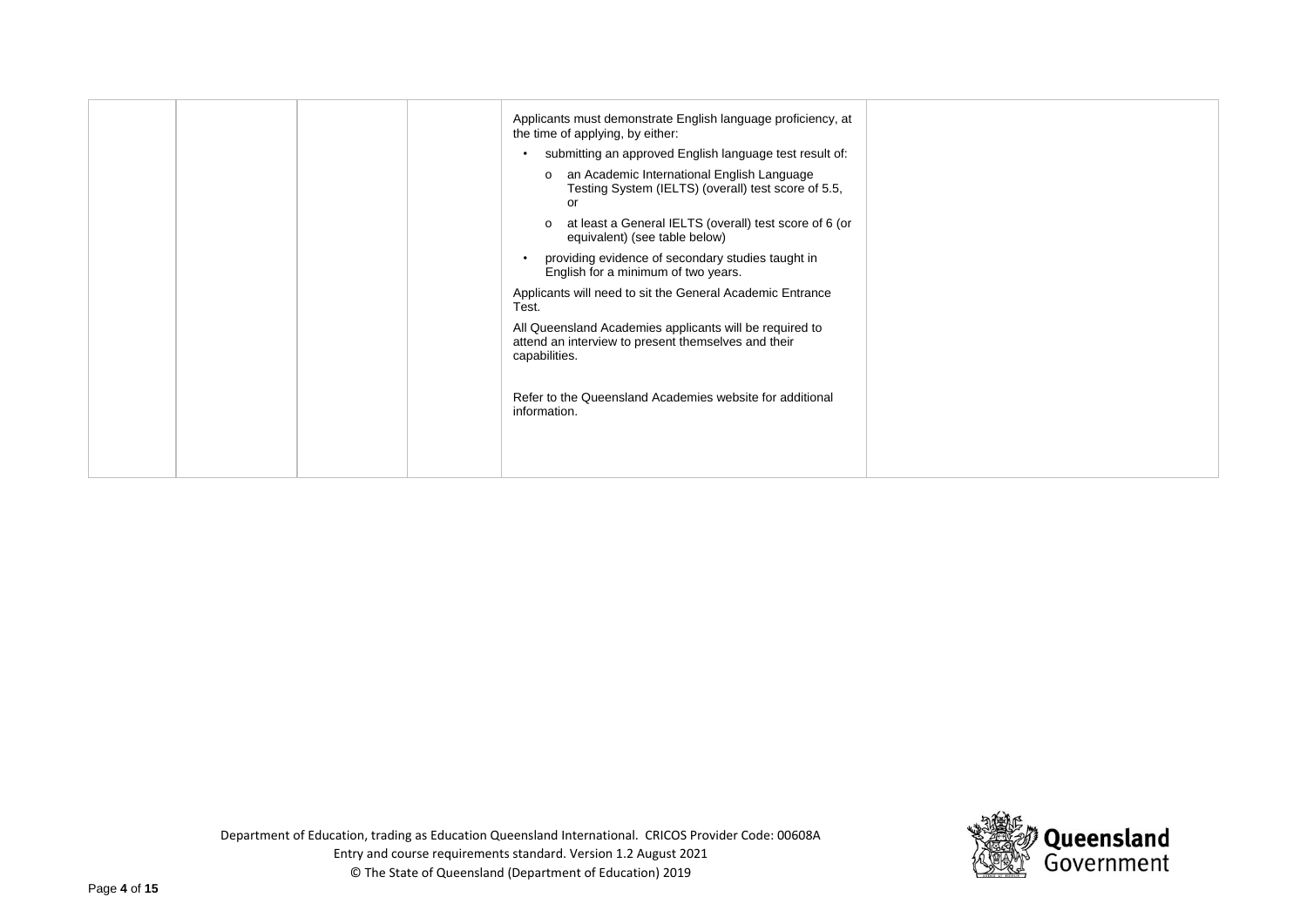|         |                                                                                                     | Junior High<br>School<br>(study abroad<br>and regional<br>study abroad<br>students) | At the<br>beginning of<br>any school<br>term in<br>Years 7-10<br>(January,<br>April, July,<br>October) | Applicants seeking entry into Junior High School (Study<br>Abroad) must demonstrate they passed all core subjects in<br>their previous two years of schooling, and have:<br>in limited circumstances, demonstrated English<br>language proficiency by proof they have studied<br>English as a subject for a minimum of two years and<br>achieved satisfactory results, or<br>successfully completed HSP or an equivalent<br>preparation course, or<br>completed a valid and approved English language test,<br>$\bullet$<br>achieving the score outlined in the table below, or<br>completed schooling taught in English for a minimum of<br>two years.                                                                                                                                                                                                                                                                                                                                                                                           | A minimum overall achievement of:<br>A pass/C/satisfactory (or equivalent) in every subject<br>$\bullet$<br>studied each Term.<br>If the Overseas student's effort is at least "satisfactory",<br>$\bullet$<br>despite not passing all subjects/areas studied, EQI<br>may consider the Overseas student to have achieved<br>"satisfactory" course progress*.<br>Where an Overseas student has failed to demonstrate<br>satisfactory course progress for two consecutive study<br>periods*, EQI must notify the National ESOS Agency via<br>PRISMS that the Overseas student has breached a<br>condition of their student visa.<br>If after arrival it becomes clear that an Overseas student<br>does not meet the academic and/or English language<br>requirements for their course, the Overseas student may be<br>required to undertake HSP prior to recommencing<br>mainstream high school.<br>*For the Junior High School Program (Study Abroad), a<br>study period is a Term. |
|---------|-----------------------------------------------------------------------------------------------------|-------------------------------------------------------------------------------------|--------------------------------------------------------------------------------------------------------|---------------------------------------------------------------------------------------------------------------------------------------------------------------------------------------------------------------------------------------------------------------------------------------------------------------------------------------------------------------------------------------------------------------------------------------------------------------------------------------------------------------------------------------------------------------------------------------------------------------------------------------------------------------------------------------------------------------------------------------------------------------------------------------------------------------------------------------------------------------------------------------------------------------------------------------------------------------------------------------------------------------------------------------------------|------------------------------------------------------------------------------------------------------------------------------------------------------------------------------------------------------------------------------------------------------------------------------------------------------------------------------------------------------------------------------------------------------------------------------------------------------------------------------------------------------------------------------------------------------------------------------------------------------------------------------------------------------------------------------------------------------------------------------------------------------------------------------------------------------------------------------------------------------------------------------------------------------------------------------------------------------------------------------------|
| 082521G | Senior High<br>School<br>(Years 11-12)<br>Includes study<br>abroad and<br>regional study<br>abroad. | Senior High<br>School<br>(graduating<br>students)                                   | Year 11<br>Term 1<br>(January,<br>before Day 8<br>verification)                                        | Applicants seeking entry into Senior High School must<br>demonstrate they passed all core subjects in their previous<br>two years of schooling, and have:<br>successfully completed HSP or an equivalent<br>preparation course, or<br>completed a valid and approved English language test,<br>$\bullet$<br>achieving the score outlined in the table below, or<br>completed schooling taught in English for a minimum of<br>two years.<br>In limited circumstances, EQI may, in its discretion, allow an<br>applicant to demonstrate English language proficiency by<br>proof they have studied English as a subject for a minimum of<br>two years and achieved satisfactory results.<br>EQI may accept, in some cases, Overseas students from<br>interstate or overseas senior secondary schools courses,<br>depending on whether the applicant is eligible for non-<br>Queensland credit (QCAA handbook).<br>If EQI grants the applicant credit for recognised prior learning,<br>EQI will give and keep a written record of the decision, and | A minimum overall achievement of:<br>A Satisfactory Achievement/C/Working Towards<br>Competency (or equivalent) in a minimum of three<br>learning options, as per the Queensland Curriculum<br>and Assessment Authority (QCAA) categories of<br>learning. These include General and Applied Senior<br>Syllabuses, and QCAA Short Courses; or vocational<br>education and training certificates; or the International<br>Baccalaureate.<br>Graduate Overseas students must remain eligible for a<br>$\bullet$<br>Queensland Certificate of Education (QCE).<br>Where an Overseas student has failed to demonstrate<br>satisfactory course progress for two consecutive study<br>periods*, EQI must notify the National ESOS Agency via<br>PRISMS that the Overseas student has breached a<br>condition of their student visa.<br>*For the Senior High School (graduate), a study period is<br>defined as a Semester (or equivalent, for example, unit) as                           |



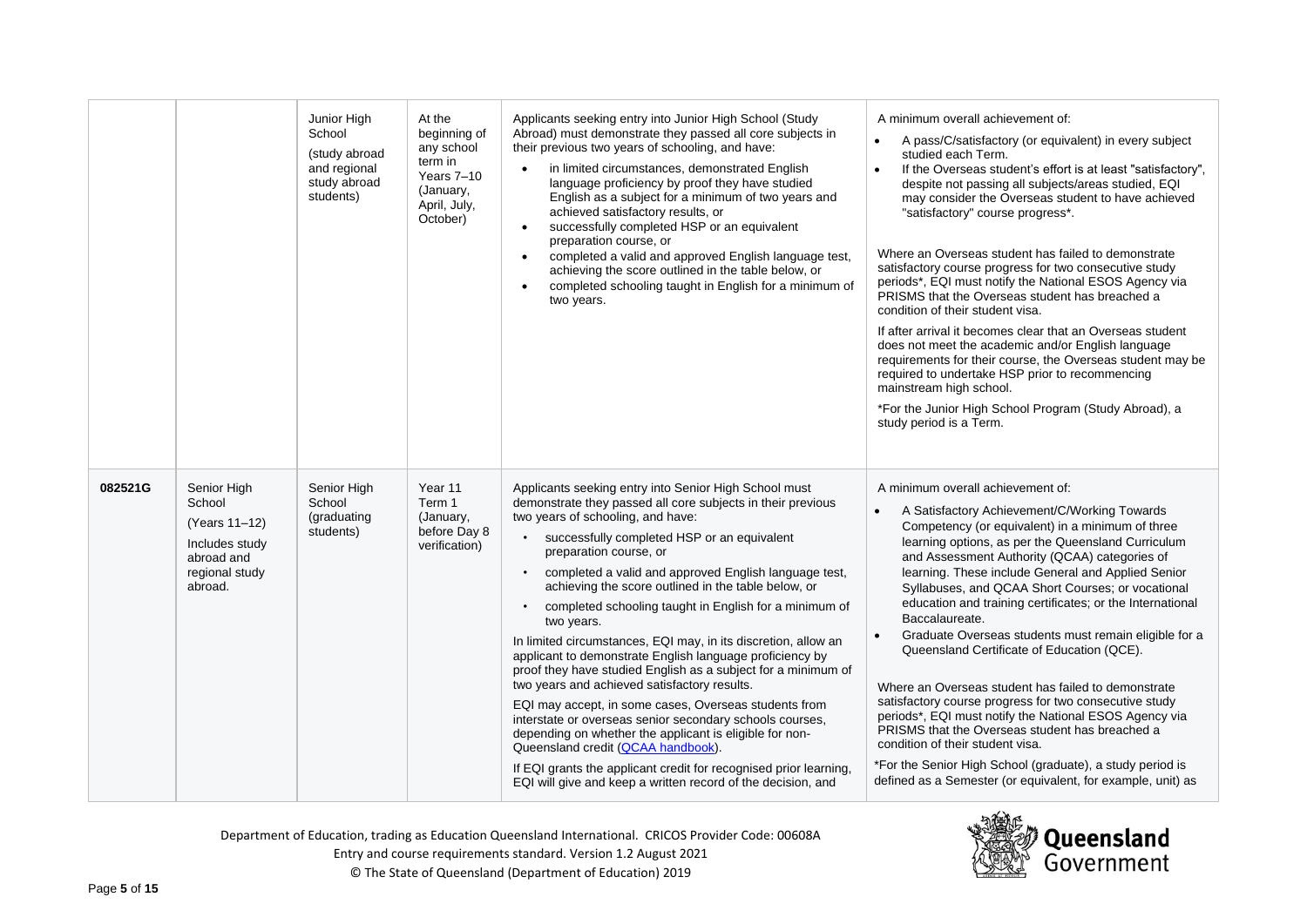|         |                                                                                                                                                                                                            |                                                                                     |                                                                                                                                                                  | report any change in course duration to the applicant and in<br>PRISMS.                                                                                                                                                                                                                                                                                                                                                                                                                                                                                                                                                                                                                                               | specified in the P-12 curriculum assessment and reporting<br>framework.                                                                                                                                                                                                                                                                                                                                                                                                                                                                                                                                                                                                                                                                                                                                                                                                                                                                                                                                                                                                               |  |
|---------|------------------------------------------------------------------------------------------------------------------------------------------------------------------------------------------------------------|-------------------------------------------------------------------------------------|------------------------------------------------------------------------------------------------------------------------------------------------------------------|-----------------------------------------------------------------------------------------------------------------------------------------------------------------------------------------------------------------------------------------------------------------------------------------------------------------------------------------------------------------------------------------------------------------------------------------------------------------------------------------------------------------------------------------------------------------------------------------------------------------------------------------------------------------------------------------------------------------------|---------------------------------------------------------------------------------------------------------------------------------------------------------------------------------------------------------------------------------------------------------------------------------------------------------------------------------------------------------------------------------------------------------------------------------------------------------------------------------------------------------------------------------------------------------------------------------------------------------------------------------------------------------------------------------------------------------------------------------------------------------------------------------------------------------------------------------------------------------------------------------------------------------------------------------------------------------------------------------------------------------------------------------------------------------------------------------------|--|
|         |                                                                                                                                                                                                            | Senior High<br>School<br>(study abroad<br>and regional<br>study abroad<br>students) | At the<br>beginning of<br>any school<br>term in Year<br>11 (January,<br>April, July,<br>October)<br>or in Year 12<br>Term 1<br>(January) or<br>Term 2<br>(April) | Applicants seeking entry into Senior High School must<br>demonstrate they passed all core subjects in their previous<br>two years of schooling, and have:<br>• successfully completed HSP or an equivalent<br>preparation course, or<br>completed a valid and approved English language test,<br>achieving the score outlined in the table below, or<br>completed schooling taught in English for a minimum of<br>two years.<br>In limited circumstances, EQI may, in its discretion, allow an<br>applicant to demonstrate English language proficiency by<br>proof they have studied English as a subject for a minimum of<br>two years and achieved satisfactory results.                                           | A minimum overall achievement of:<br>A Satisfactory Achievement / C/ Working Towards<br>Competency (or equivalent) in a minimum of three<br>learning options, as per the QCAA categories of learning.<br>These include General and Applied Senior Syllabuses,<br>and QCAA Short Courses; or vocational education and<br>training certificates; or the International Baccalaureate.<br>Study Abroad students do not have to be eligible for a<br>QCE.<br>If after arrival it becomes clear that an Overseas student<br>does not meet the academic and/or English language<br>requirements for their course, the Overseas student may be<br>required to undertake HSP prior to recommencing<br>mainstream high school.<br>Where an Overseas student has failed to demonstrate<br>satisfactory course progress for two consecutive study<br>periods*, EQI must notify the National ESOS Agency via<br>PRISMS that the Overseas student has breached a<br>condition of their student visa.<br>*For the Senior High School (study abroad) program, a<br>study period is defined as a Term. |  |
| 079332E | International<br>Baccalaureate<br>(IB) Diploma<br>Program<br>(Years 11-12)<br>Includes<br>International<br>Baccalaureate<br>Diploma Program<br>(Year 11 and 12)<br>at Queensland<br>Academies<br>locations |                                                                                     |                                                                                                                                                                  | Applicants are required to demonstrate that they have<br>achieved successful academic results in Years 9 and 10.<br>The IB Diploma is delivered in English and applicants must<br>demonstrate English language proficiency, at the time of<br>applying, by either:<br>submitting an approved English language test result of:<br>o an Academic IELTS (overall) test score of 5.5, or<br>at least a General IELTS (overall) test score of 6 (or<br>$\circ$<br>equivalent) (see table below)<br>providing evidence of secondary studies conducted in<br>English for a minimum of two years.<br>Due to the high level analytical, comprehension, written and<br>oral skills required in all subject areas of the course, | For the International Baccalaureate Diploma Program, a<br>minimum overall achievement of:<br>A Satisfactory Achievement / C/4 (or equivalent) in a<br>minimum of three learning options, as per the<br>International Baccalaureate.<br>Overseas students must remain eligible for the<br>$\bullet$<br>Diploma, including meeting the requirements of six<br>subject groups and the Diploma Program core,<br>comprising theory of knowledge (TOK), creativity,<br>activity, service (CAS) and the extended essay.<br>*For the Diploma Program, a study period is defined as a<br>Semester (or equivalent), as specified in the P-12<br>curriculum assessment and reporting framework.                                                                                                                                                                                                                                                                                                                                                                                                  |  |



Entry and course requirements standard. Version 1.2 August 2021

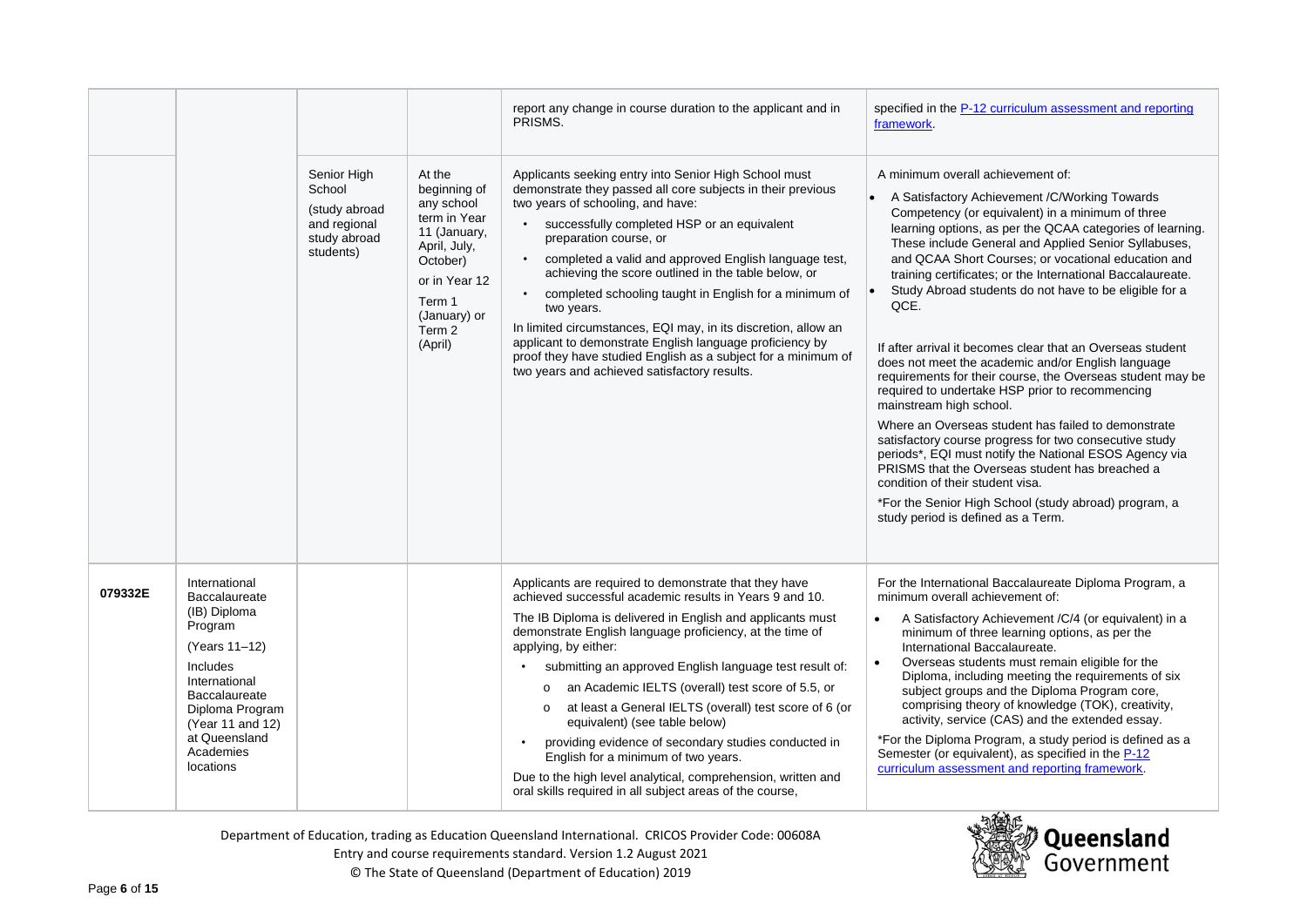|  |  | applicants may be required to attend a pre-enrolment<br>interview or complete pre-enrolment testing.                                                                  |  |
|--|--|-----------------------------------------------------------------------------------------------------------------------------------------------------------------------|--|
|  |  | Queensland Academies                                                                                                                                                  |  |
|  |  | The QA IB Diploma is delivered in English and applicants<br>must demonstrate a sufficient level of English to be successful<br>in the Generic Academic Entrance Test. |  |
|  |  | Applicants must demonstrate English language proficiency, at<br>the time of applying, by either:                                                                      |  |
|  |  | submitting an approved English language test result of:                                                                                                               |  |
|  |  | o an Academic IELTS (overall) test score of 5.5, or                                                                                                                   |  |
|  |  | at least a General IELTS (overall) test score of 6 (or<br>equivalent) (see table below)                                                                               |  |
|  |  | providing evidence of secondary studies taught in<br>English for a minimum of two years.                                                                              |  |
|  |  | Applicants will need to sit a general academic test that has<br>been designed by Edutest.                                                                             |  |
|  |  | All Queensland Academies applicants will be required to<br>attend an interview to present themselves and their<br>capabilities.                                       |  |
|  |  | Refer to the Queensland Academies website for additional<br>information.                                                                                              |  |
|  |  |                                                                                                                                                                       |  |

## **Approved English language tests**

EQI will accept the following English language test results for admission into each year level of the following courses:

- Junior High School (Years 7–10)
- Senior High School (Year 11–12)

Refer to the entry requirements by course in the table above for accepted English language tests for International Baccalaureate Diploma Program and Queensland Academies International Baccalaureate Diploma Program courses.

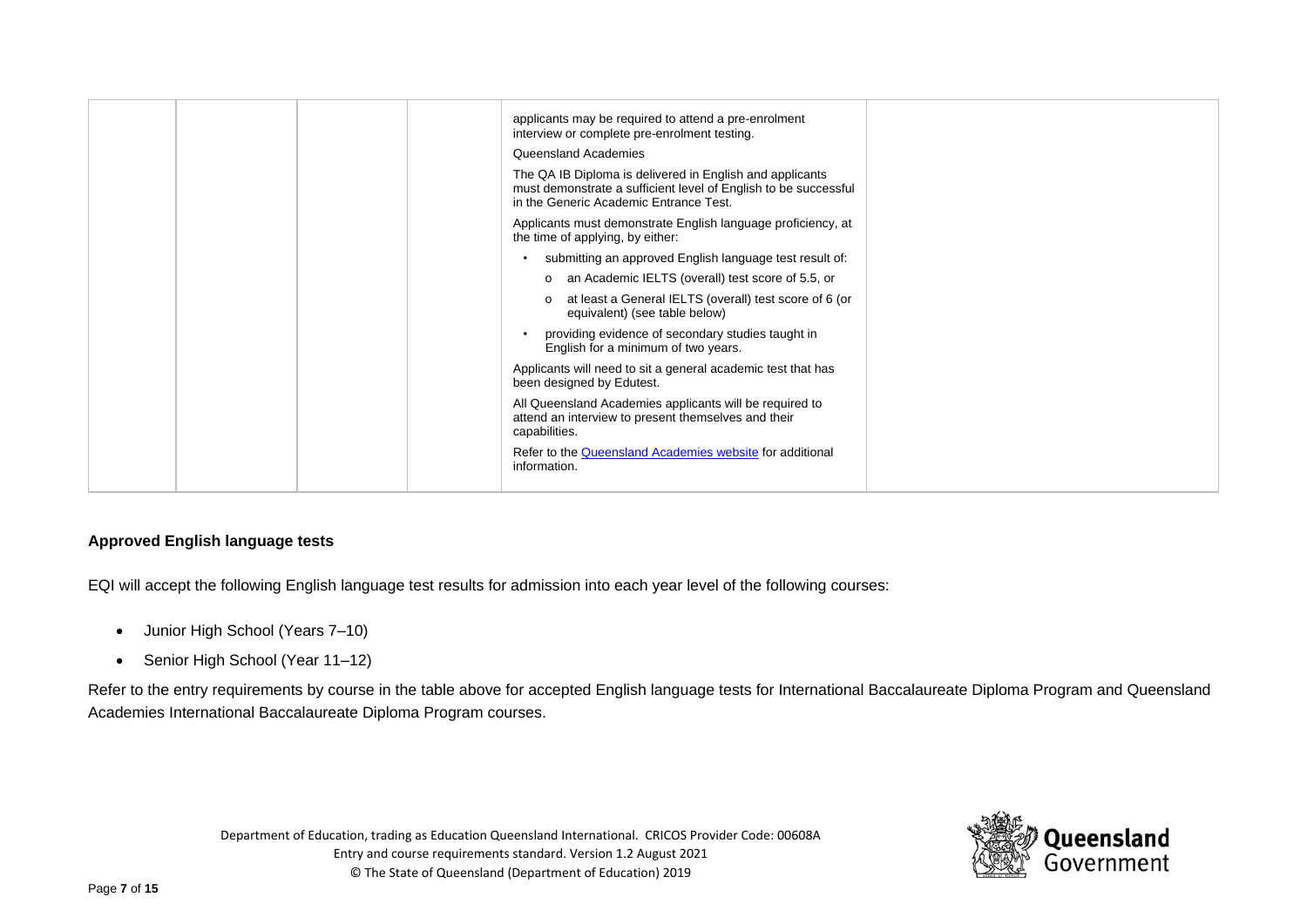|                                                                                                  | Year level applying to |                |                           |         |                |         |  |  |
|--------------------------------------------------------------------------------------------------|------------------------|----------------|---------------------------|---------|----------------|---------|--|--|
| Test type $\infty$                                                                               | Year 7                 | Year 8         | Year 9                    | Year 10 | Year 11        | Year 12 |  |  |
| General IELTS (overall)<br>[International English Language<br>Testing System]                    | $\overline{4}$         | $\overline{4}$ | 4.5                       | $5\,$   | 5.5            | 6       |  |  |
| ISLPR (four skills at)<br>[International Second Language<br>Proficiency Rating]                  | $1+$                   | $1+$           | $1+$                      | $2+$    | 3              | $3+$    |  |  |
| <b>EIKEN</b><br>[test in Practical English Proficiency -<br>Japan's leading language assessment] | $\mathbf{3}$           | $\mathbf{3}$   | $\ensuremath{\mathsf{3}}$ | Pre-2   | $\overline{2}$ | 2(A)    |  |  |
| <b>AEAS</b><br>[Australian Education Assessment<br>Services]                                     | 46-52                  | 46-52          | 46-52                     | 53-60   | 61-65          | $70+$   |  |  |
| <b>TOEFL ibt</b><br>[Test of English as a Foreign Language<br>- internet-based test]             | 31                     | 31             | 32                        | 35      | 46             | 60      |  |  |

∞ Overseas students must present results for all four skills (reading, writing, listening and speaking)

Acceptance of other English language test results will be at the discretion of the Director, International Student Programs and will be assessed on a case-by-case basis. Tests must be valid and within two years of commencement at an EQI school.

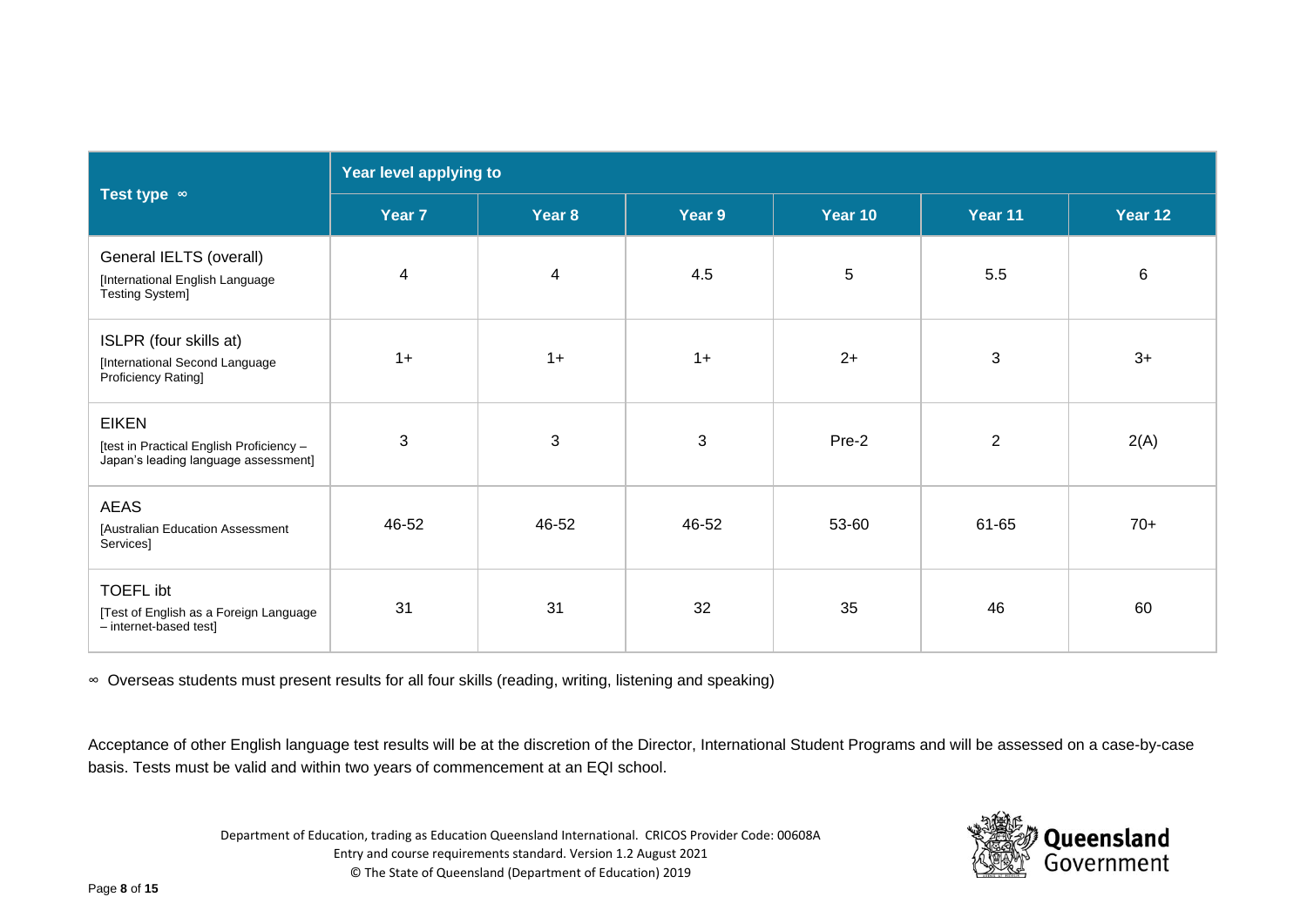Applicants who do not meet the English language requirements for direct entry into a high school course can either:

- successfully complete [High School Preparation](https://eqi.com.au/study-options/high-school/high-school-preparation) (HSP) course prior to commencing high school
- undertake an English preparation course with one of EQI's approved English Language Intensive Courses for Overseas Students (ELICOS) pathway [providers.](https://eqi.com.au/study-options/pathways)

## **Entry into mainstream course following English preparation course**

Where an Overseas student is enrolled in HSP or an English preparation course with a pathway provider, entry into their high school course is subject to the Overseas student demonstrating satisfactory progress.

If an Overseas student does not demonstrate satisfactory progress in HSP or an English preparation course with a pathway provider, EQI will either:

- require the Overseas student to enrol in a lower year level
- require the Overseas student to complete an additional term of HSP or complete additional ELICOS studies
- cancel the Overseas student's enrolment.

Providing a valid English test result after commencing HSP does not guarantee an Overseas student immediate placement in their mainstream course.

## **Enrolment into HSP after commencement**

For high school students, if after they have commenced study it becomes clear that they do not meet the academic and/or English language requirements for their course, they may be required to undertake High School Preparation (HSP) at a Queensland state school prior to commencing mainstream high school.

## **Entry points and duration**

The Department of Education sets the [terms and school holiday](https://education.qld.gov.au/about-us/calendar/term-dates) dates for all Queensland state schools. Queensland state schools provide for 40 school weeks each year, with the rare exception of a 41-week year on a cyclical basis.

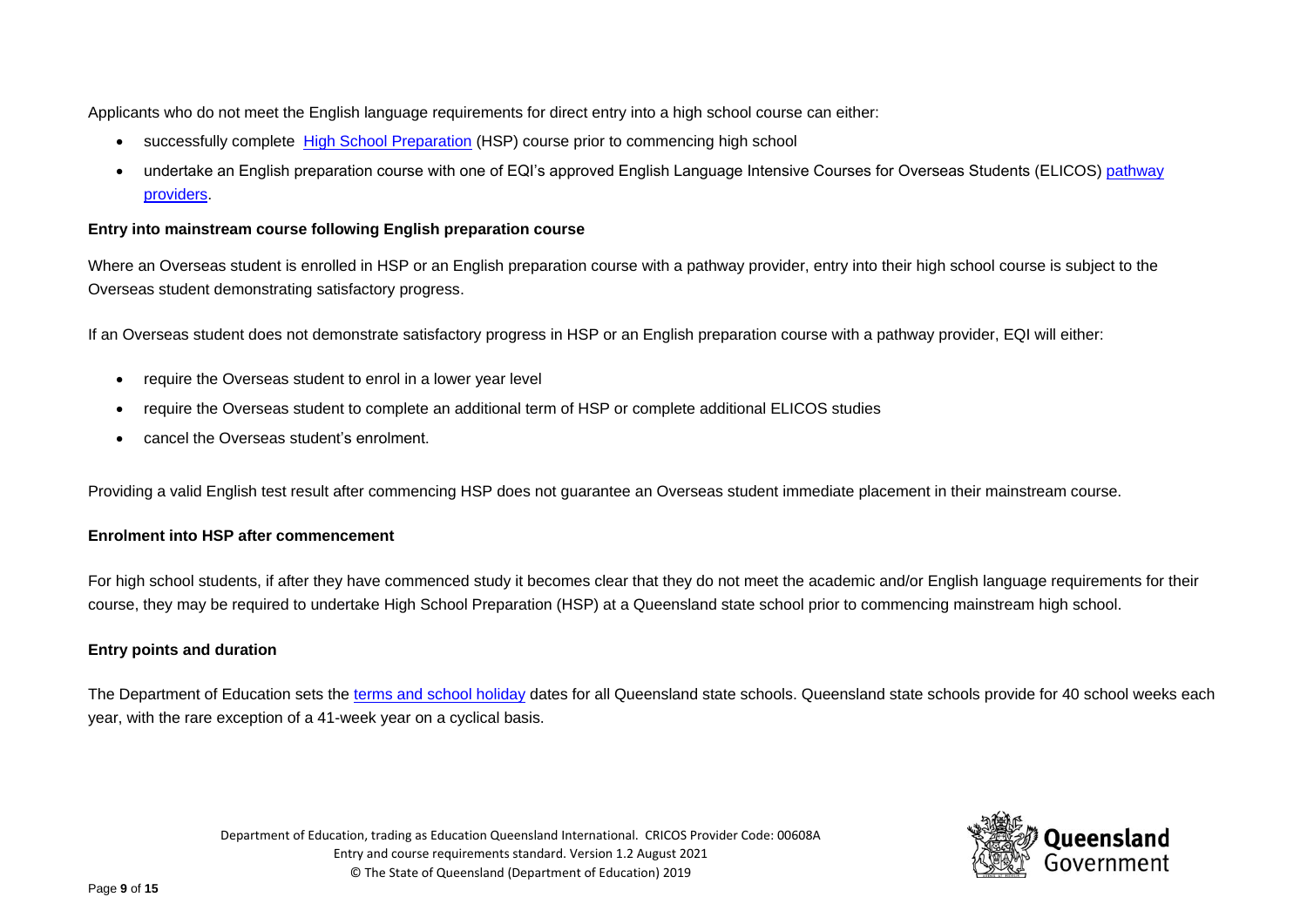Applicants can apply to commence an EQI course in Term 1, 2, 3 or 4 of the school year, however, the following restrictions apply:

- Term 4 of Year 6 (primary school)
- Term 1 only of Year 11 for high school students wishing to graduate from senior high school
- Overseas students applying for the [High school \(study abroad\)](https://eqi.com.au/study-options/high-school/study-abroad-high-school) and [High school \(regional study abroad\)](https://eqi.com.au/study-options/high-school/regional-high-school-abroad) courses may not commence in Term 3 and/or 4 of Year 12.

The maximum period of enrolment for study abroad is 12 months. Applicants who wish to enrol in high school for longer than 12 months must apply for the High [school](https://eqi.com.au/study-options/high-school/study-at-high-school) course.

Primary school-aged children will generally have a [maximum visa period](https://immi.homeaffairs.gov.au/visas/getting-a-visa/visa-listing/student-500/length-of-stay) of three years. Other Overseas student visas, including for secondary school studies, are generally granted for up to five years, depending on the course applied for. In circumstances where an applicant packages primary and high school study, a visa will still be granted for up to five years, providing that the primary school component of the package is no longer than two years.

For entry points to the Queensland Academies please see: [qa.eq.edu.au/enrolments](https://qa.eq.edu.au/enrolments)

## **Transfer from another CRICOS Provider**

Applicants may apply to transfer to an EQI school from another Commonwealth Register of Institutions and Courses for Overseas Students (CRICOS) provider. Applicants must have completed the first six months of their first registered school sector course, unless any of the following apply:

- the releasing registered provider, or the course in which the applicant is enrolled, has ceased to be registered
- the releasing registered provider has had a sanction imposed on its registration by the ESOS agency that prevents the applicant from continuing his or her course at that registered provider
- the releasing registered provider has agreed to the applicant's release and recorded the date of effect and reason for release in PRISMS
- any government sponsor of the applicant considers the change to be in the applicant's best interests and has provided written support for the change.

If the applicant has welfare arrangements approved by their releasing registered provider, EQI:

• negotiates the transfer date for welfare arrangements with the releasing registered provider to ensure there will be no gap

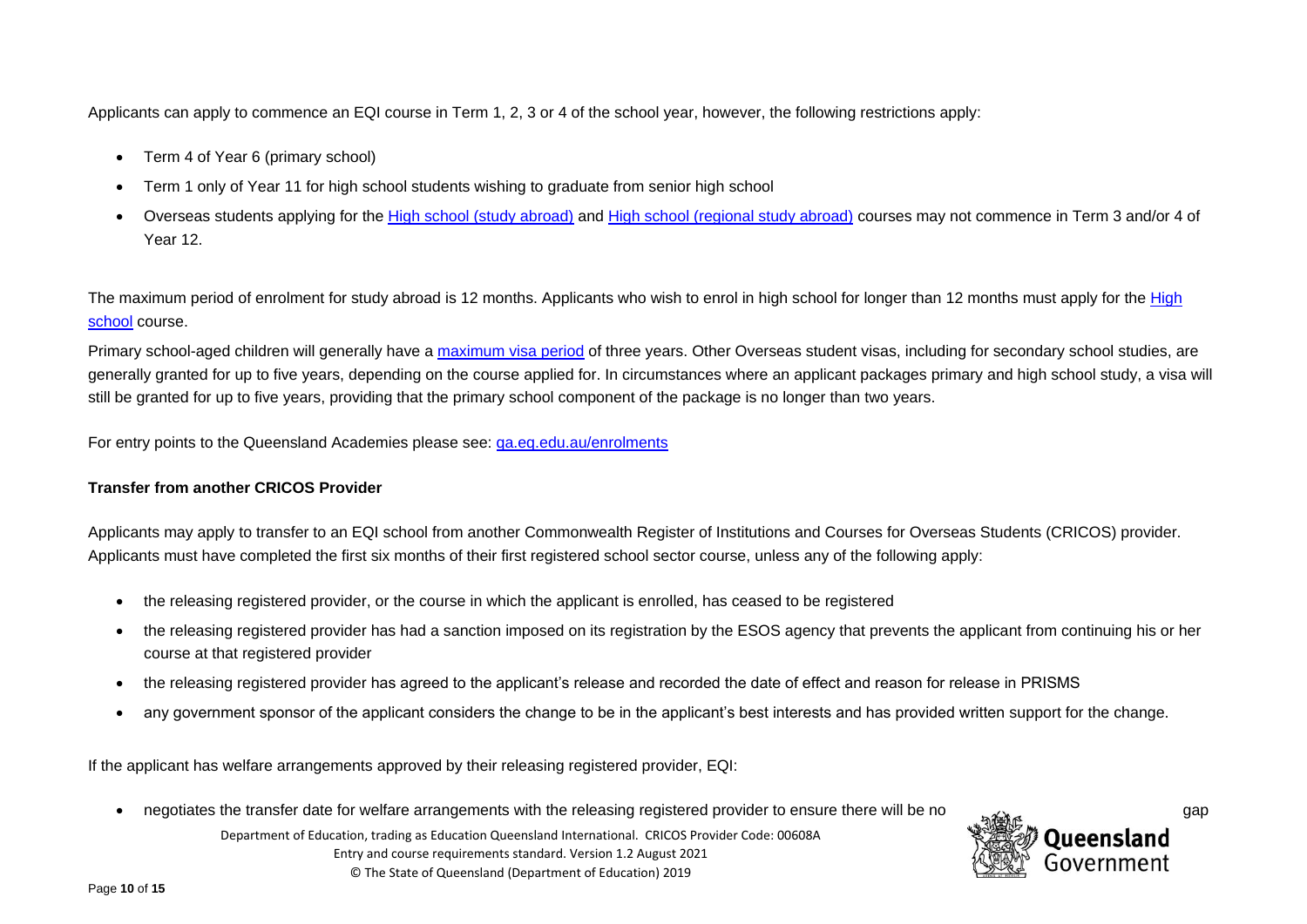• informs the applicant of their visa obligation to maintain their current welfare arrangements until the transfer date, or have alternate welfare arrangements approved, or return to their home country until the new approved welfare arrangements take effect.

#### **Grounds for refusal**

A request to transfer from another registered provider will be refused where:

- EQI's entry and course requirements above are not satisfied
- suitable welfare arrangements for the Overseas student cannot be maintained
- it is deemed the applicant is trying to avoid being reported to the Australian Government department responsible for immigration for failing to meet attendance or course progress requirements
- EQI is aware that the applicant owes fees to their current provider.

#### **Unsuccessful applications**

Applicants are notified if their application is unsuccessful. Applications may be unsuccessful for a variety of reasons, for example:

- the applicant does not meet EQI entry and course requirements
- the applicant does not meet the [age requirements to obtain a student visa](https://immi.homeaffairs.gov.au/visas/getting-a-visa/visa-listing/student-500#Eligibility)
	- to enter Year 9 the applicant must be under 17 years
	- to enter Year 10 the applicant must be under 18 years
	- to enter Year 11 the applicant must be under 19 years
	- to enter Year 12 the applicant must be under 20 years
- there is no availability in the applicant's preferred schools
- there are outstanding fees owed to EQI or the Department of Education by the applicant or their parent
- the applicant has received a student visa refusal from the Australian Government department responsible for immigration for the reasons of fraud, insufficient funds or non-Genuine Temporary Entrant (GTE) within the previous 12-month period
- the applicant is transferring from another CRICOS-registered provider and has not completed six months of their school course.

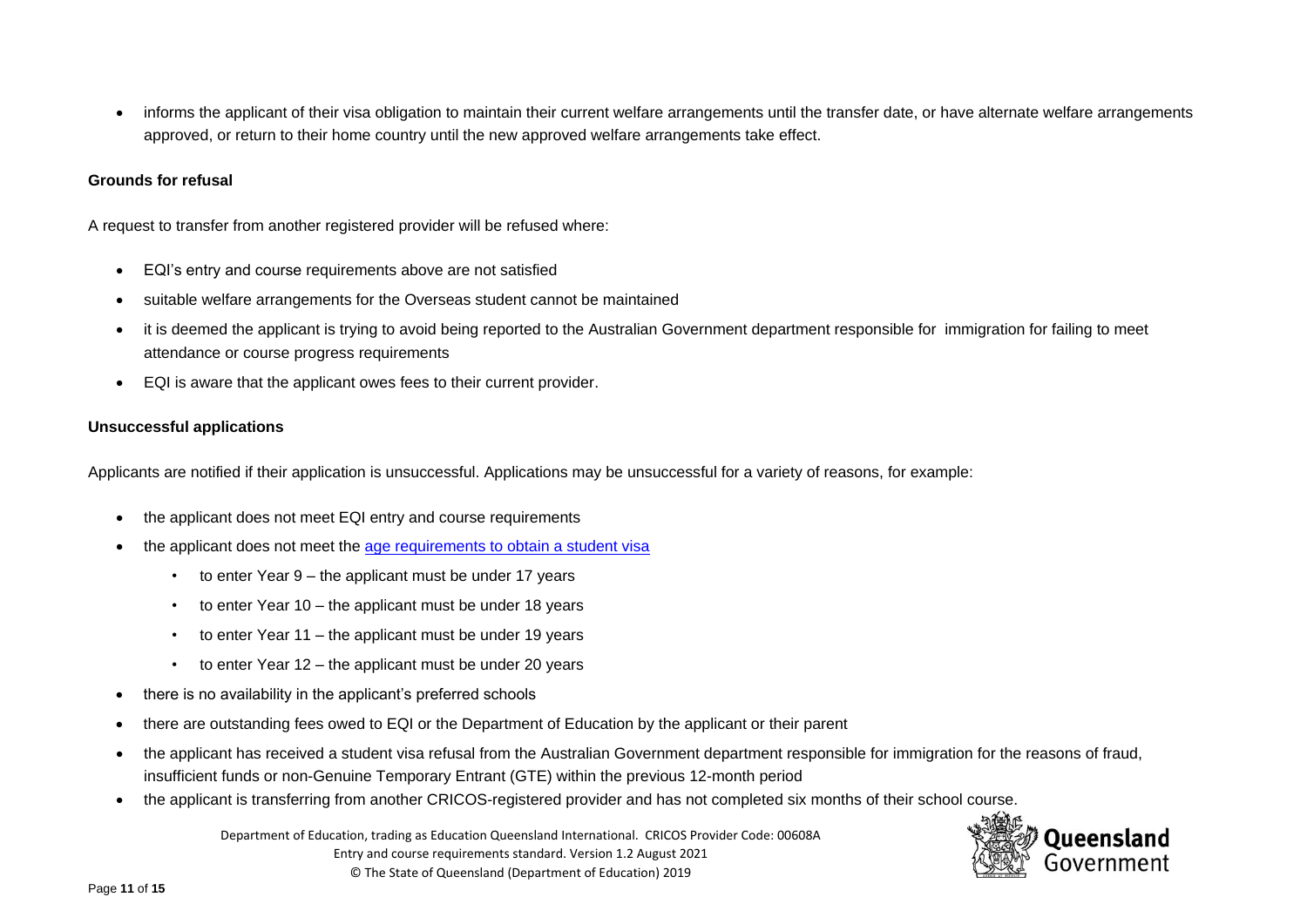Further applications after a visa refusal has been issued by the Australian Government department responsible for immigration will only be accepted at the discretion of the Director, International Student Programs and will be assessed on a case-by-case basis.

#### **Successful applications**

EQI sends successful applicants an Offer of enrolment with an Enrolment agreement (including the [ISP standard terms and conditions,](https://ppr.qed.qld.gov.au/attachment/ISP-standard-terms-and-conditions.pdf) an Initial invoice and a Statement of fees) and a Payment notification form.

To accept an Offer of enrolment, the applicant must:

- return a signed Enrolment agreement
- pay the amount owing on the Initial invoice or the Statement of fees
- return the completed Payment notification form
- If the applicant is under 18 years of age, the Enrolment agreement must be signed or otherwise accepted by the applicant's parent or legal guardian.

## **Overseas Student Health Cover (OSHC)**

It is an Australian Government visa requirement that student visa holders have OSHC for the duration of their student visa. Some limited exceptions apply.

EQI will not issue a Confirmation of Enrolment (CoE) until EQI receives either:

- the OSHC payment (along with payment of the Initial invoice)
- proof that the applicant has purchased visa-length OSHC from an [approved](https://www.privatehealth.gov.au/health_insurance/overseas/) Australian OSHC provider
- proof that the applicant is [exempt f](https://www.servicesaustralia.gov.au/individuals/services/medicare/reciprocal-health-care-agreements/when-you-visit-australia)rom the requirement to purchase OSHC.

Visa-length OSHC ensures that Overseas students comply with the conditions of their student visa and they have access to affordable medical and hospital treatment whilst studying in Australia.

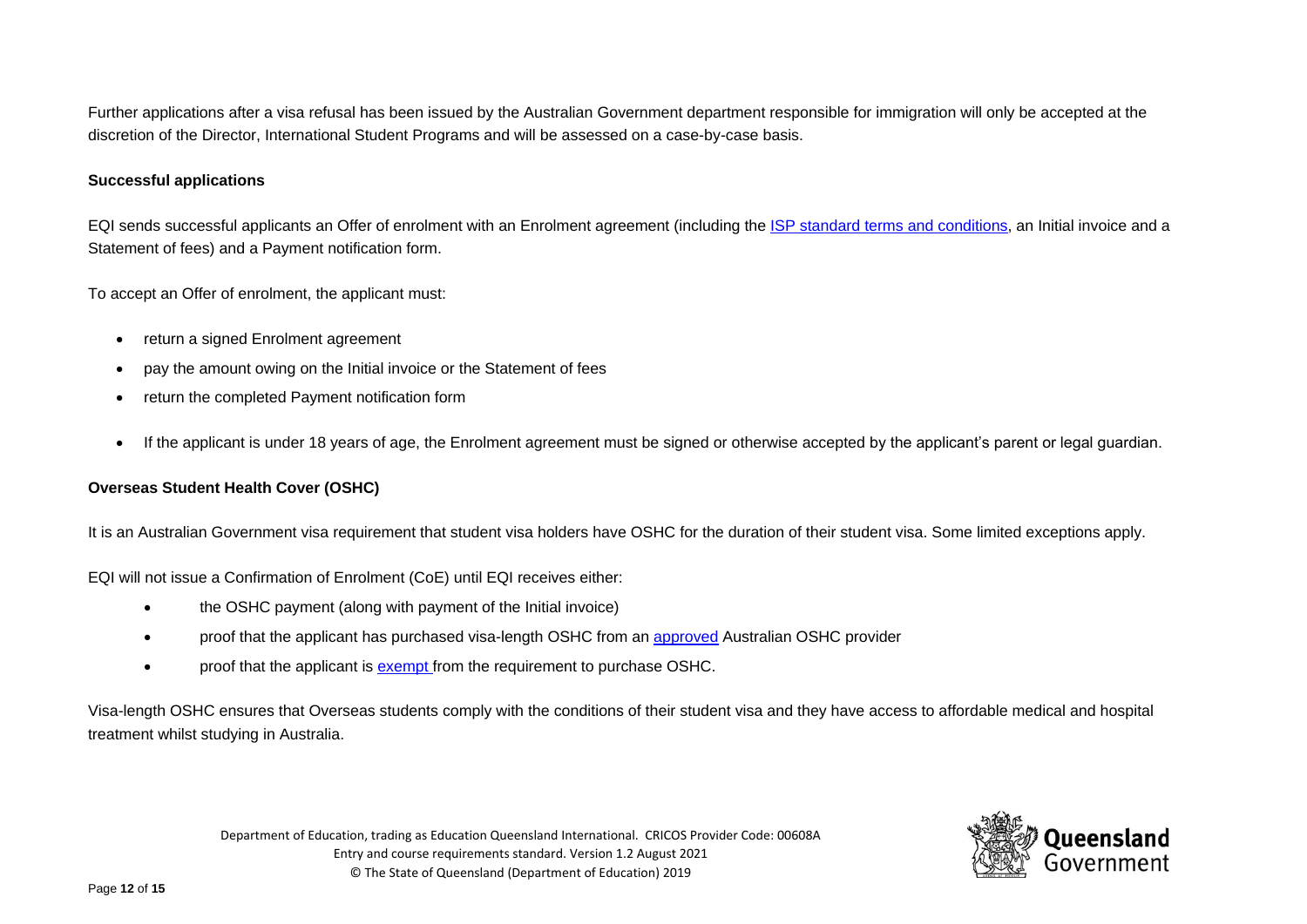#### **Formalisation of enrolment**

Enrolment is formalised when:

- an applicant accepts an Offer of enrolment (by returning a signed Enrolment agreement, paying fees and returning the 'Payment notification form')
- any pre-enrolment conditions are met (for example, additional documentation is supplied)
- EQI issues the Overseas student with a CoE and a Confirmation of Appropriate Accommodation and Welfare (CAAW) letter (if the Overseas student will be living in an EQI approved homestay).

## **Accommodation and welfare**

Overseas students enrolled in an EQI program can choose to live with either:

- an EQI approved homestay provider (this option is only available to Overseas students enrolled in a high school course)
- a parent, legal custodian or relative approved by the Australian Government department responsible for immigration.

EQI does not allow independent living, even if the Overseas student has turned 18 years of age.

Where EQI accepts responsibility for approving the accommodation support and general welfare arrangements for an Overseas student who has not turned 18, EQI:

- nominates dates for which it accepts responsibility for approving the Overseas student's accommodation, support and general welfare arrangements on the CAAW letter
- advises the Australian Government department responsible for immigration on the CoE
- has documented procedures for verifying that the Overseas student's accommodation, support and general welfare arrangements are appropriate to their age and needs, before the initial placement and each semester (every 6 months)
- advises the Australian Government department responsible for immigration as soon as practicable if the Overseas student will be cared for by a parent, legal custodian or relative approved by the Australian Government department responsible for immigration (CAAW no longer required)

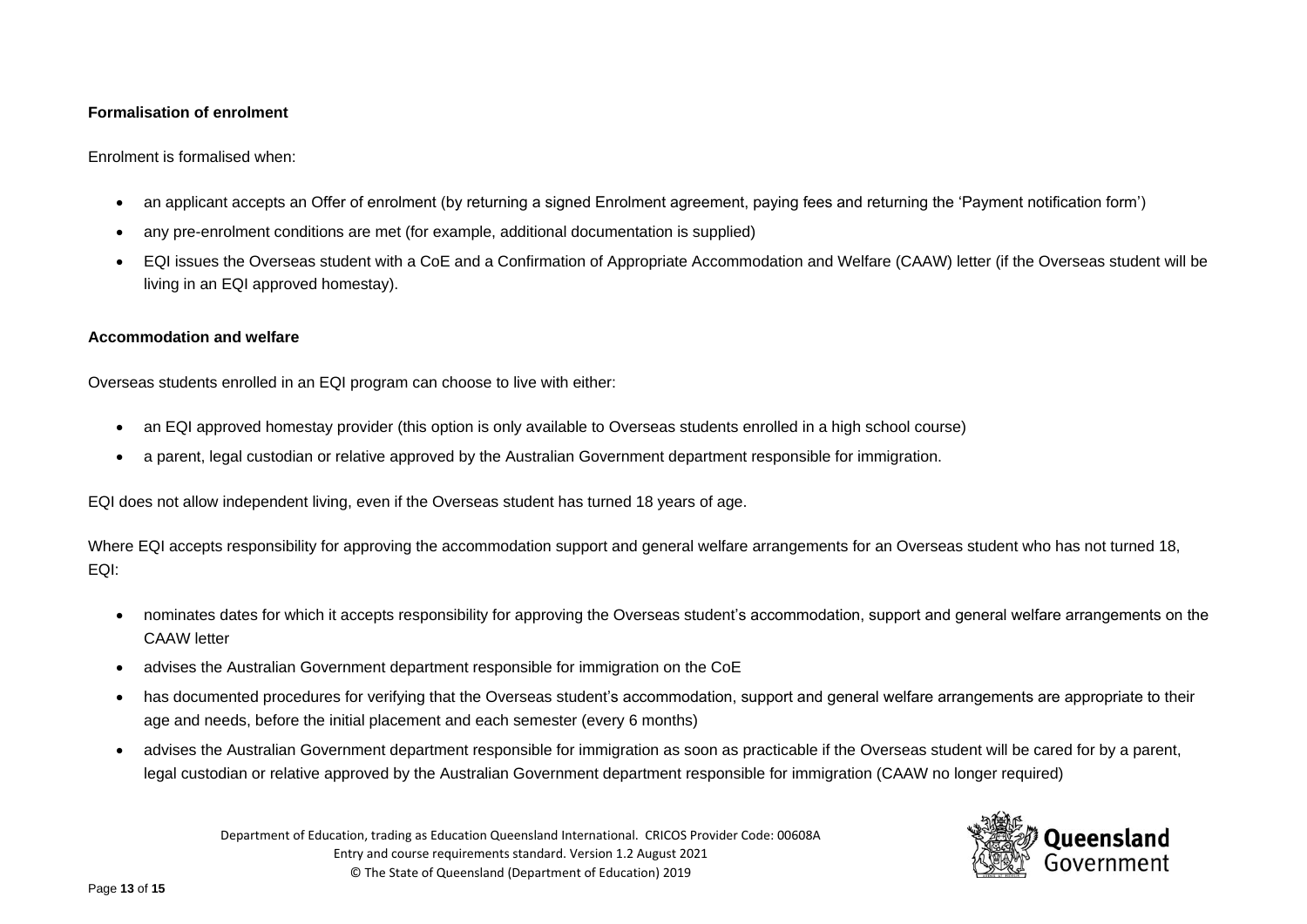• advises the Australian Government department responsible for immigration within 24 hours if EQI no longer approves the arrangements.

For further information, please refer to [international student support services](https://ppr.qed.qld.gov.au/category/international-students/international-student-support-services) on the Policy and Procedure Register. .

## **Schooling options for school-aged dependants**

The Department of Education's [Temporary Residents Admissions](https://eqi.com.au/study-options/temporary-residents) (TRA) program provides information about enrolment of school-aged dependents. Information about fees can be found in the [Temporary Residents Admissions fees](https://eqi.com.au/tracpdf/tra-fees.pdf) factsheet.

## **Contact details updates**

In order to comply with obligations of the *Education Services for Overseas Students (ESOS) Act 2000*, to ensure the accuracy of the International Student Management System (ISMS) data and to calculate school payments for homestay and tuition, EQI conducts an enrolment verification process at the beginning of each term.

Each semester of enrolment, EQI will confirm Overseas student and parent details, in writing, including:

- current residential address
- mobile number
- email address (if any)
- any other details prescribed by the regulations.

Overseas students and parents are required to advise school staff within seven days if their contact details change, including their emergency contact person/s. EQI and school staff need accurate and up-to-date contact information for all Overseas students and their parents, to ensure the safety and wellbeing of Overseas students.

## **Education agents**

EQI works with many agents throughout the world. EQI-registered education agents promote EQI programs internationally as well as provide advisory and travel services to assist Overseas students interested in applying to enrol in an EQI program. If an education agent is nominated on an application for enrolment, all